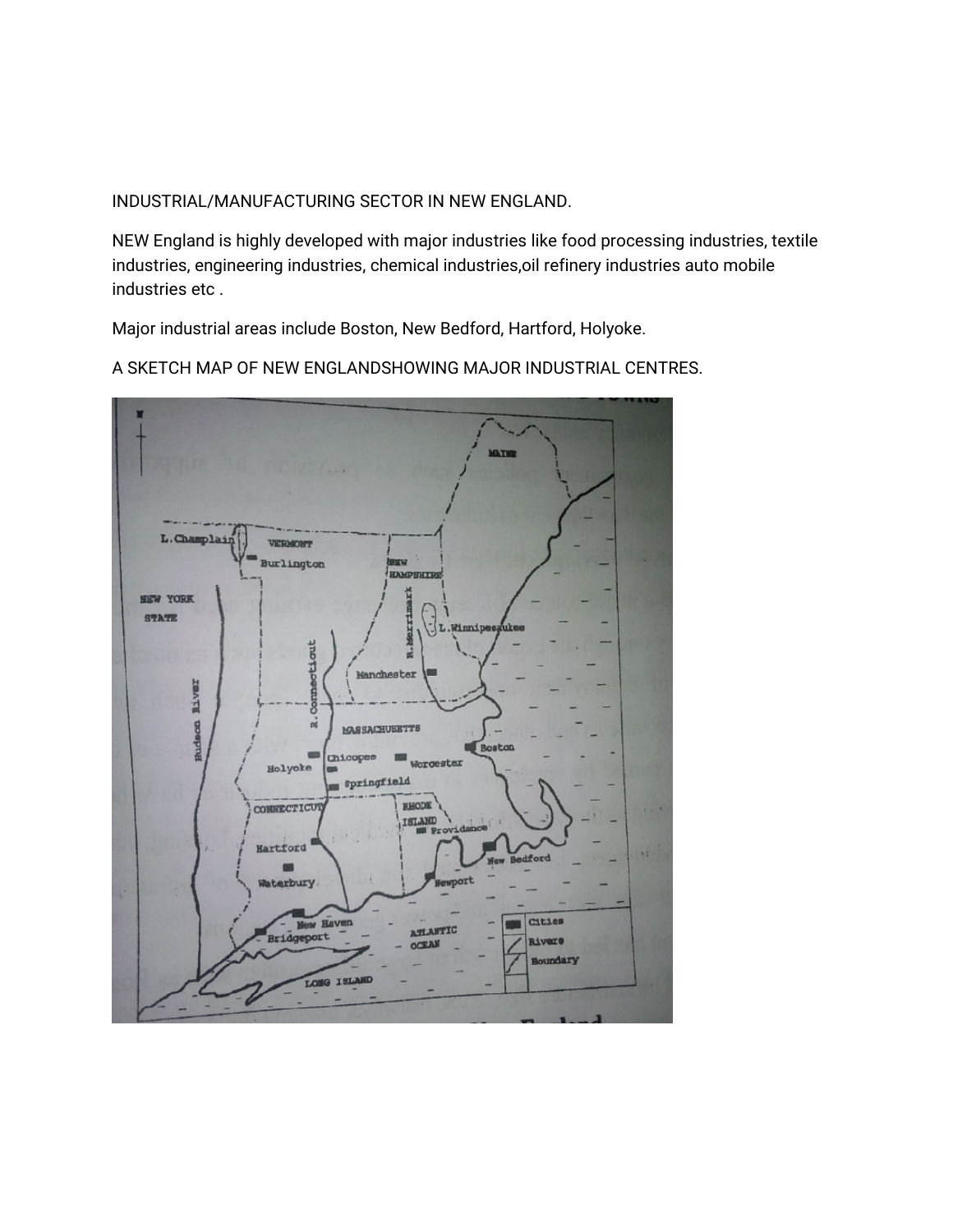# FACTORS OR CONDITIONS WHICH HAVE FAVOURED THE DEVELOPMENT AND GROWTH OF MANUFACTURING INDUSTRIES IN NEW ENGLAND.

#### Physical factors.

\* presence of large water bodies around New England e.g Atlantic ocean, R.connecticut which provides water used to cool the industrial machines.

\* Presence of favourable climatic conditions in New England e.g ice free seasons that favours smooth running of industrial activities e.g oil drilling throughout the year

\* Presence of numerous rivers in New England eg r.connecticut which are used to generate HEP to run mining machines in industrial centres e.g Boston, New Bedford etc.

\* Variety of valuable and commerical mineral deposits e.g coal, iron ore, natural gas which has helped manufacturing industry to compete on world market.

\* Large extensive land in New England e.g in Boston which is used to set up industrial park centres and to expand industries.

\* Presence of raw material in industrial centres in New England eg iron ore, agricultural products which are used in industries to manufacture other products.

#### Human factors.

\* Skilled labour in New England eg industrial managers, machine operators, marketing manager who have helped to do work in industries.

\* Sufficient capital in New England e.g from government and investors which has been used to pay workers,taxes and buying machines used in manufacturing industries.

\* Efficient and reliable transport networks in New England e.g railway lines,roads which are used to connect centres e.g Boston Holyoke to market areas.

\* Favourable and supportive government policy in New England e.g tax holiday, issuing of manufacturing license to companies which have helped to attract investors and market to industries.

\* Presence of wide and ready market in New England e.g domestic and international levels eg Europe, Asia which has helped to buy industrial products.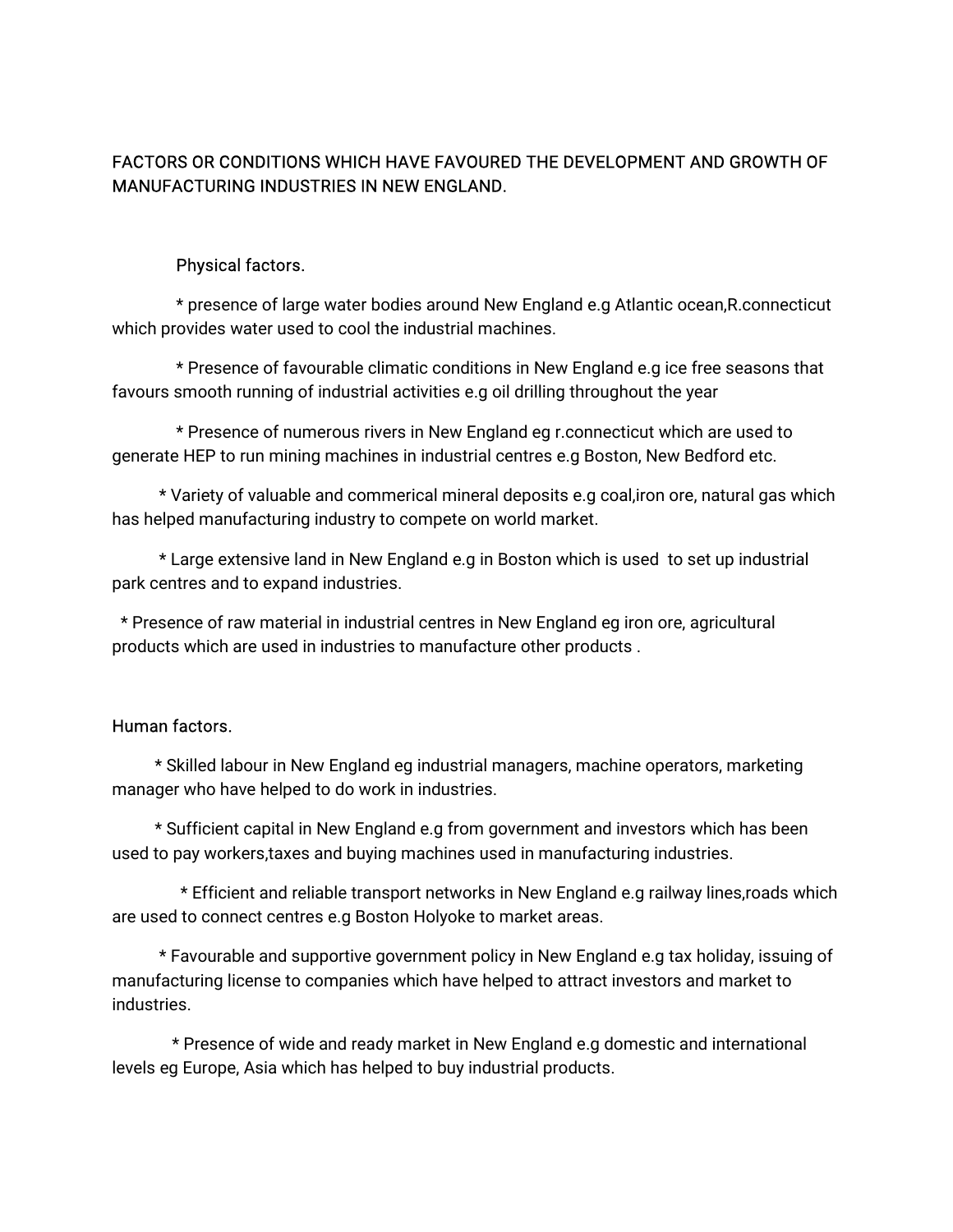\*AdvancedandmoderntechnologyinNewEnglande.guseofmachinerywhichhave simplified work and production in industries.

\* Sufficient power supply in New England e.g HEP generated from rivers like r.connecticut which is used to run machines in industries.

\* Intensive industrial research in New England e.g on market control which has helped to improve on quality of industrial production.

\* Political stability in New England e.g police that keep law and order which has attracted investors and market to industries.

# CONTRIBUTIONS/IMPORTANCE/BENEFITSOFINDUSTRIALSECTORTOTHE DEVELOPMENT OF NEW FNGLAND.

\* It has provided employment opportunities to the people of New England e.g industrial Managers, drivers which has earned them income.

\* Industrial sector has provided raw materials to industries e.g mineral processing industries e.g iron and steel industries which has been used to manufacture other products e.g metals.

\* It has generated revenue to the government of New England which has been used to development infrastructures like roads, schools and hospitals.

\* industrial sector has promoted infrastructural developments in New England e.g school roads which have improved standards of living in New England.

\* It promoted diversification of the economy in New England e.g setting up of industrial centres national wide which has reduced on over depending on few sectors in New England.

\*Industrial sector has promoted urbanisation in New England e.g through infrastructural developments like roads this has led to development in the country like in Boston, Holyoke

\* It has promoted foreign exchange and currency in New England e.g with Europe, Asia which has helped to settle international debts and infrastructural developments.

\* industrial sector has promoted international relations between New England with others like Europe Asia which has helped to promote peace and unity in the region.

\* It has provided market to others sectors in New England e.g agricultural industry which has helped others sectors earn income for development.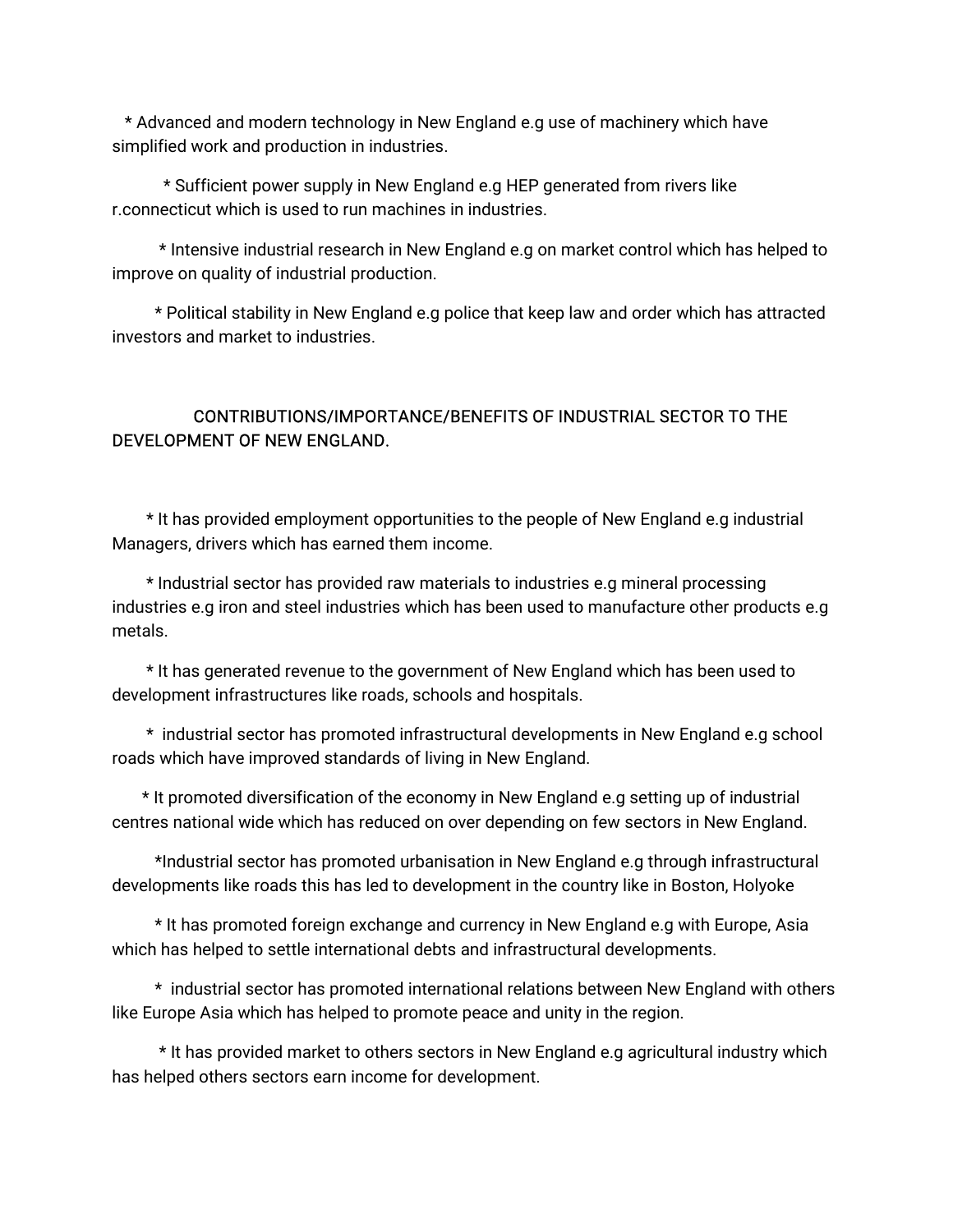\* industrial sector has promoted the development of others sectors within the economy in New England e.g tourism which has encouraged development in New England.

\*Ithaspromotededucationandresearche.gUniversitiesandcollegesinNewEngland which has helped students to acquire knowledge and skills about industrial Field.

## PROBLEMS AND CHALLENGES FACED BY THE INDUSTRIAL SECTOR IN NEW England.

\*Exhaustionofsomevaluablemineraldepositse.gironorewhichleadstotheir extinction

\*Unfavorableclimaticconditionse.gwinterwhichinterruptsindustrialactivitieshence limiting production.

\* Competition from other countries dealing in industrial products e.g Europe Asia which leads industrial sector to losses and limits production.

\*HighcostsoftransportinNewEnglande.grailwaylineswhichisexpensiveto construct and maintain hence high spending industrial companies.

\* Limited skilled labour in industrial sector this has made work and production difficult in New England industrial sector.

\* Unsupportive government policy e.g high taxation in New England which has discouraged investors and market to industrial sector.

\* Occurrence of accidents while carrying out industrial activities in New England which has caused injuries and death hence discouraging production.

\* Political instability especially from strikes among industrial workers discourage investors and market.

\* Labour migration to other sectors e.g fishing which has slowed and discouraged the industrial activities.

\* Low levels of technology e.g duplicated machinery which make work and production difficult in industrial sector.

\* Competition within the economy with other sectors e.g fishing which leads to underfunding of industrial sector by the government and labor migration hence limiting production.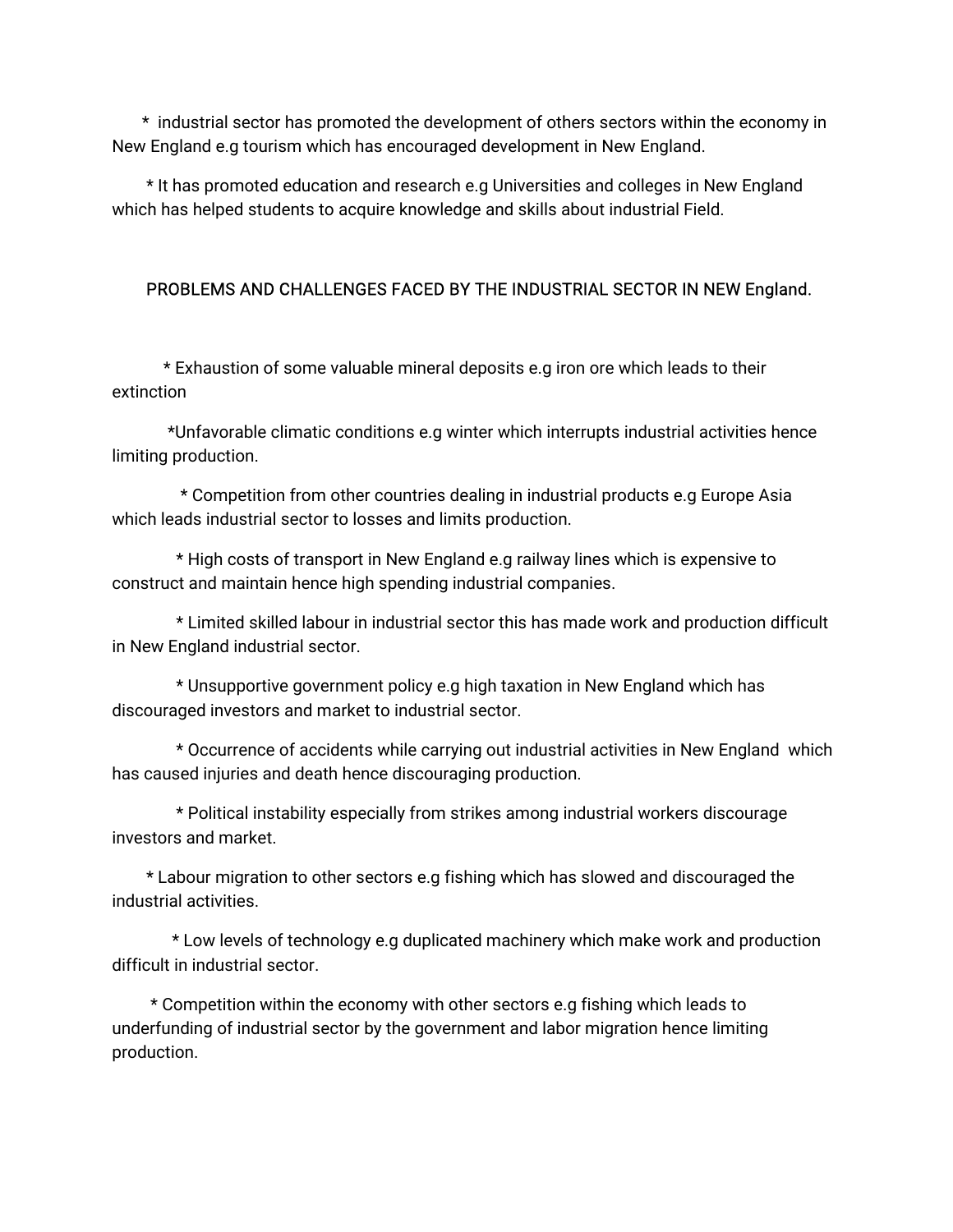## WAYS OF IMPROVING OR SOLUTIONS TO THE PROBLEMS FACED BY INDUSTRIAL **SECTOR IN NEW England.**

\*Mechanisation such as use of machines should be used to solve the problem of shortage ofskilledlabour.

\*Use of protective equipments like helmets,coloured clothes to minimize the occurrence of accidents on waters.

\*Use of other sources of energy e.g solar HEP to solve the problem of over production and mineral exhaustion.

\*Construction of modern transport networks to easy the transportation of mineral products to market centres e.g pipe lines.

\*Modern advertisements to compete on the world market with other countries.

\*Use of advanced technology to solve the problem of low levels of technology.

\*Intensive research on mineral issues to improve on the quality of production and getting of market.

\* Improvement on workers conditions in mining to solve the problem of labor migration.

# PROBLEM RESULTING OR CAUSED BY THE INDUSTRIAL SECTOR TO THE HUMAN AND PHYSICAL ENVIRONMENT IN NEW ENGLAND.

#### Problems on the Human environment.

- $\checkmark$  Accidents occurrence during industrial activities leading to injuries and loss of lives.
- √Labour migration in other sectors leading to labor shortage in other sectors eg fishing.
- $\checkmark$  rural urban migration which leads to over population in the mining towns.
- ✓ Displacement of people leading to creation of unplanned settlements eg slums.

 $\checkmark$  Regional imbalance in the country which leaves industrial towns more developed than other town without industries